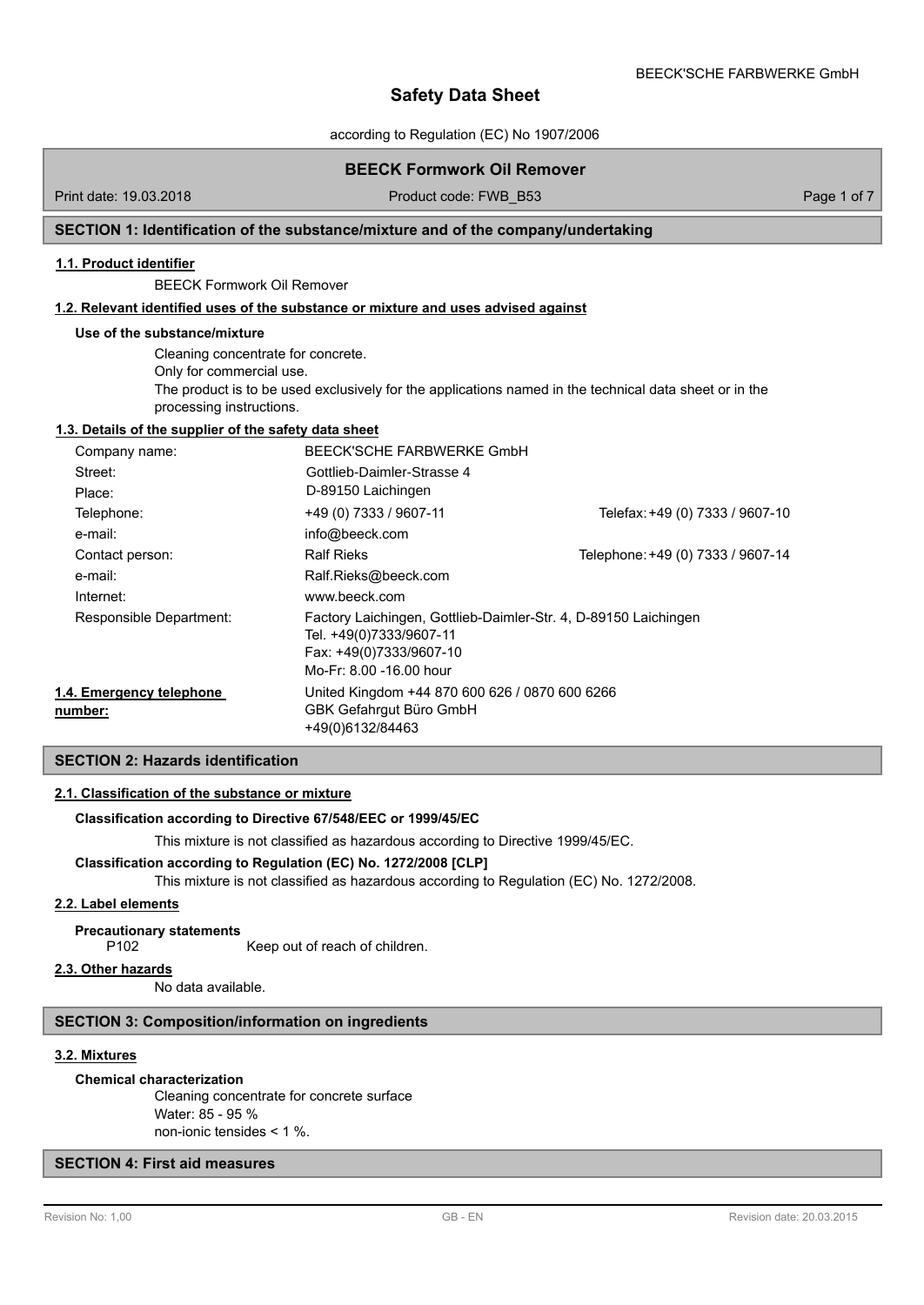according to Regulation (EC) No 1907/2006

# **BEECK Formwork Oil Remover**

Print date: 19.03.2018 Product code: FWB\_B53 Page 2 of 7

### **4.1. Description of first aid measures**

#### **General information**

In case of feeling unwell: Obtain medical attention. Show this safety data sheet to the doctor in attendance. Never give anything by mouth to an unconscious person. Lay the affected person down and keep him still; If unconscious, place the person in the recovery position.

### **After inhalation**

Move out of dangerous area. Move to fresh air. Lay the affected person down, and keep her or him warm and calm. If symptoms persist, call a physician. In case of irregular breathing or respiratory arrest: Oxygen or artificial respiration, if needed.

#### **After contact with skin**

Wash contaminated skin areas thoroughly with soap and water. Remove soiled clothing. Do not use solvents or thinners. If skin irritation persists, call a physician.

#### **After contact with eyes**

Rinse with plenty of water immediately, also under the eyelids, for at least 15 minutes. Remove contact lenses, if applicable. Consult an ophthalmologist immediately.

#### **After ingestion**

Immediately give large quantities of water to drink.

Do not induce vomiting. In the event of spontaneous nausea and unconsciousness, keep the head back and bring the patient into the recovery position.

Lay the affected person down, and keep her or him warm and calm. Consult a physician.

# **4.2. Most important symptoms and effects, both acute and delayed**

nausea, vomiting, vomiting, cough, shortness of breath May cause eye/skin irritation.

May cause sensitisation of susceptible persons. (Ethoxylated Isotridecanol)

# **4.3. Indication of any immediate medical attention and special treatment needed**

Symptomatic treatment (decontamination and vital functions).

# **SECTION 5: Firefighting measures**

#### **5.1. Extinguishing media**

### **Suitable extinguishing media**

The product itself does not burn. Use extinguishing measures that are appropriate to the environment.

#### **Unsuitable extinguishing media**

Do not use a solid water stream as it may scatter and spread fire.

#### **5.2. Special hazards arising from the substance or mixture**

The release of the following substances is possible in a fire: carbon dioxide (CO2), carbon monoxide (CO), smoke, nitrogen oxides (NOx).

The inhalation of hazardous decomposition products may cause serious health damage.

#### **5.3. Advice for firefighters**

Wear self-contained breathing apparatus for fire fighting, if necessary.

#### **Additional information**

The combustion gases are partially condensed with the water used to extinguish the fire and end up as a contaminant in this water. Slaking water may have an alkaline effect. Water mist may be used to cool closed containers.

# **SECTION 6: Accidental release measures**

# **6.1. Personal precautions, protective equipment and emergency procedures**

Evacuate personnel to a safe area. Provide good ventilation. Do not breathe in vapours and mist. Use personal protective equipment.

Slipping hazard due to leakage. Avoid bringing product in contact with the skin.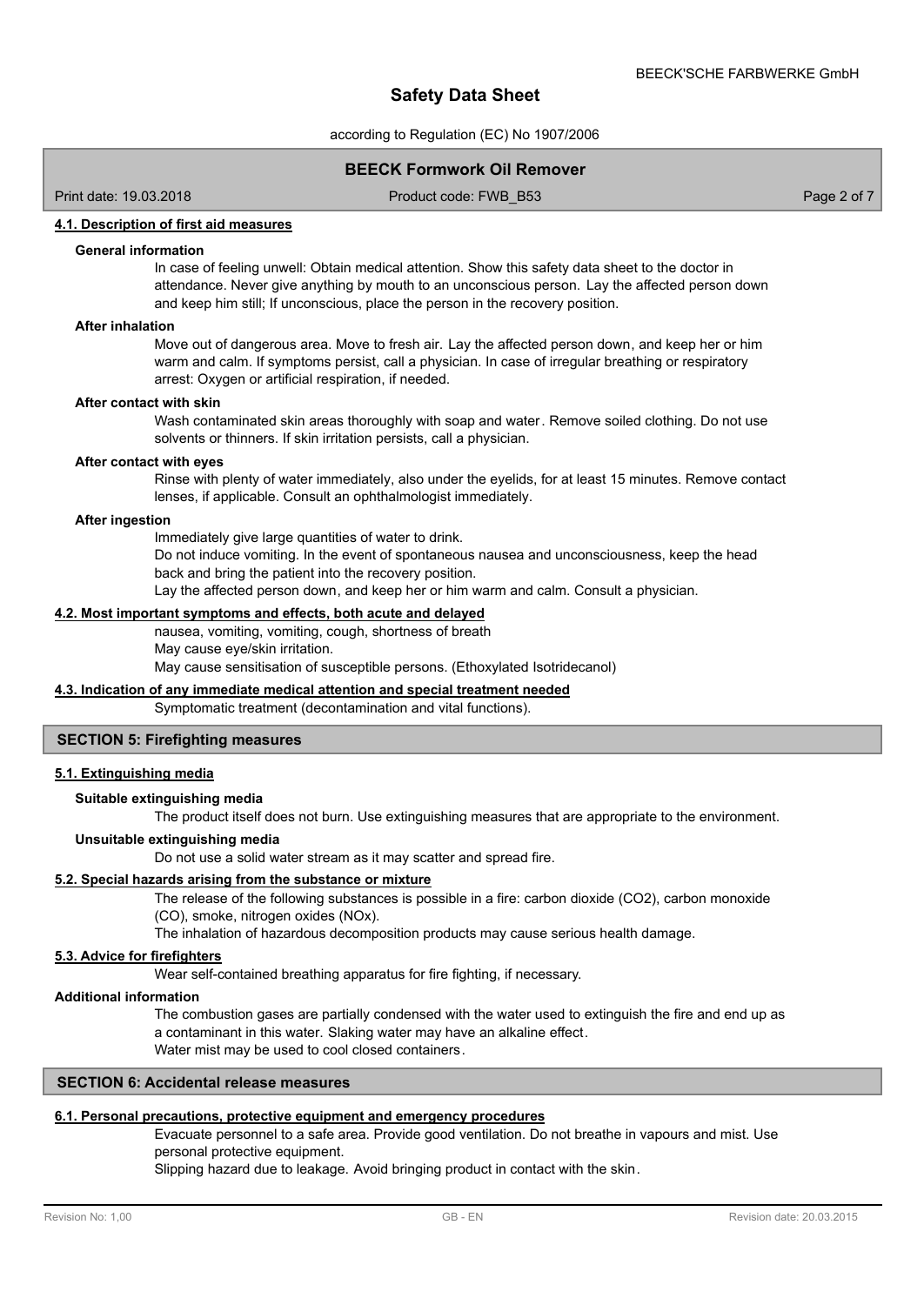according to Regulation (EC) No 1907/2006

# **BEECK Formwork Oil Remover**

Print date: 19.03.2018 Product code: FWB\_B53 Page 3 of 7

### **6.2. Environmental precautions**

May not end up in waste water or open waters. Entry into rivers or surface water is to be prevented by the erection of barriers made of sand or earth or by other suitable barriers. Contact the responsible authority immediately if the product ends up in the soil, a body of water, or the sewer system.

#### **6.3. Methods and material for containment and cleaning up**

Soak up with inert absorbent material (e.g. sand, silica gel, acid binder, universal binder). Dispose of as described in section 13. After cleaning, flush away traces with water.

# **6.4. Reference to other sections**

See section 7, 8, 13

# **SECTION 7: Handling and storage**

#### **7.1. Precautions for safe handling**

#### **Advice on safe handling**

Provide sufficient air exchange and/or exhaust in work rooms. Do not keep container sealed. Avoid contact with skin and eyes.

Protect from heat and direct sunlight. Protect from contamination.

When using, do not eat, drink, or smoke.

Suitable protective equipment: See section 8.

#### **Advice on protection against fire and explosion**

The product is not flammable.

The product is not explosive.

#### **Further information on handling**

Comply with the health and safety at work laws. Handle, store and transport in compliance with local regulations and in labelled containers that are suitable for this product.

# **7.2. Conditions for safe storage, including any incompatibilities**

#### **Requirements for storage rooms and vessels**

Store in compliance with the local regulations. Store sealed in the original container. Keep in a dry, cool place. Protect from freezing.

# **Advice on storage compatibility**

Do not store near acids.

#### **Further information on storage conditions**

Smoking in the storage rooms is forbidden. Entry by unauthorized individuals is forbidden. Keep at temperatures between 5°C and 25°C.

Already opened containers should be closed thoroughly and should be stored upright in order to prevent leakage.

### **7.3. Specific end use(s)**

No data available.

# **SECTION 8: Exposure controls/personal protection**

#### **8.1. Control parameters**

# **8.2. Exposure controls**

# **Appropriate engineering controls**

This can be achieved by local or space exhaust. If this is not sufficient, in order to hold the solvent vapour concentration lower than the occupational exposure limit an approved respiratory protection apparatus must be worn. Ensure adequate ventilation, especially in confined areas.

#### **Protective and hygiene measures**

Avoid contact with skin and eyes. Do not breathe in vapours or spray mist. Remove and wash contaminated clothing before re-use. Do not eat, drink, smoke or take snuff at work. Wash hands before breaks and immediately after handling the product. Keep away from food, drink and animal food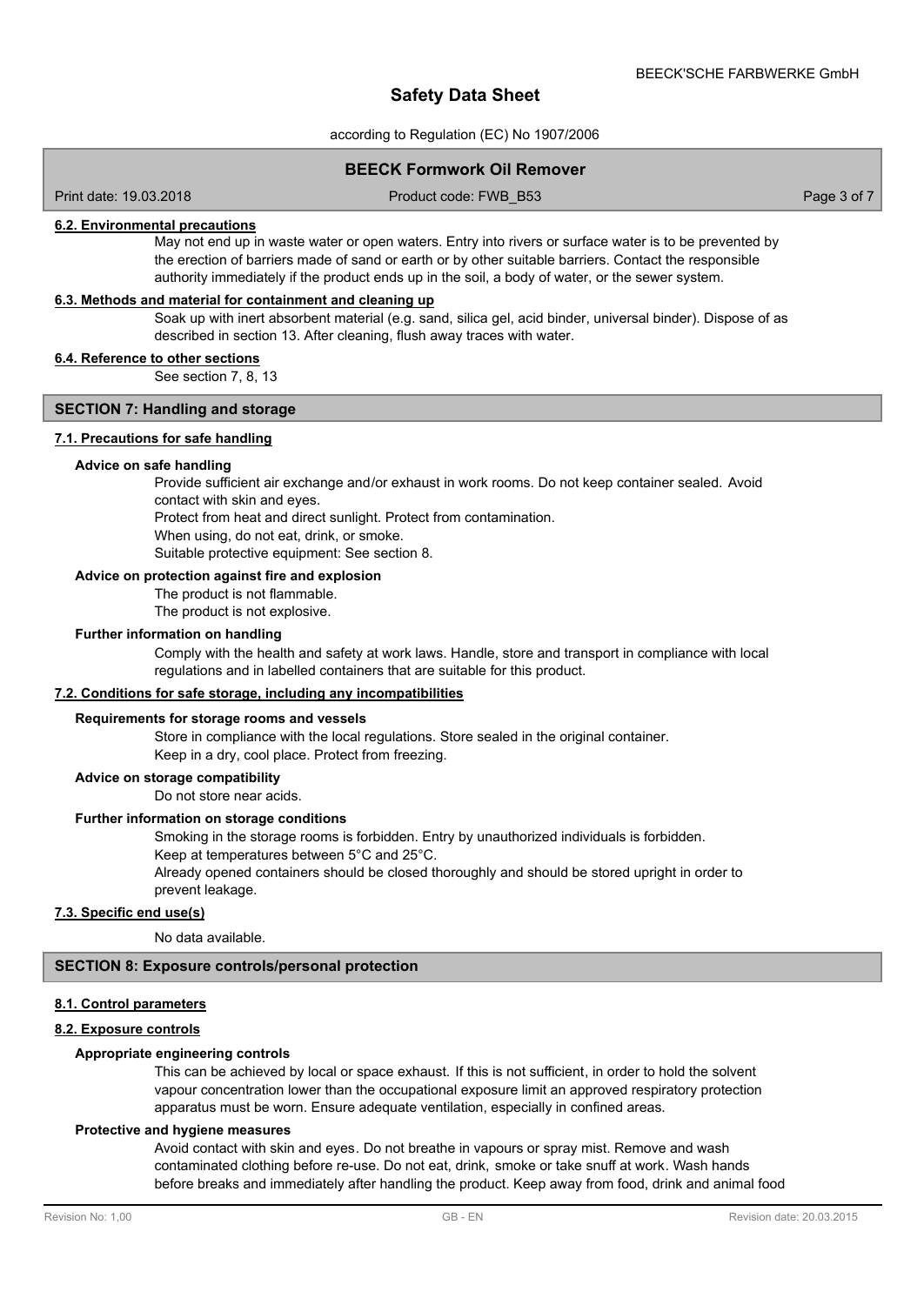according to Regulation (EC) No 1907/2006

| <b>BEECK Formwork Oil Remover</b>                                                                                                                        |                                                                                                                                                                                                           |                                   |  |
|----------------------------------------------------------------------------------------------------------------------------------------------------------|-----------------------------------------------------------------------------------------------------------------------------------------------------------------------------------------------------------|-----------------------------------|--|
| Print date: 19.03.2018                                                                                                                                   | Product code: FWB_B53                                                                                                                                                                                     | Page 4 of 7                       |  |
| stuffs.                                                                                                                                                  |                                                                                                                                                                                                           |                                   |  |
| Eye/face protection<br>Eye wash.                                                                                                                         | Safety glasses at risk of splashing. Safety glasses with side-shields.                                                                                                                                    |                                   |  |
| <b>Hand protection</b><br>Protective gloves.<br>instructions for use provided by the manufacturer.<br>Preventive skin protection: skin protection cream. | The manufacturer recommends the following glove materials: PVC- or rubber gloves.<br>Safety gloves should be selected for the actual conditions of use and in accordance with the                         |                                   |  |
| <b>Skin protection</b><br>Impervious clothing, boots, apron, protective gloves.<br>and water.<br><b>Respiratory protection</b>                           | Take off all contaminated clothing immediately. Wash contaminated skin areas thoroughly with soap<br>When workers are facing concentrations above the exposure limit, they must use appropriate certified |                                   |  |
| be done wearing adequate respirator.<br><b>Environmental exposure controls</b>                                                                           | respirators. In order to avoid inhalation of spray-mist and sanding dust, all spraying and sanding must                                                                                                   |                                   |  |
| Do not flush into surface water or sanitary sewer system.                                                                                                |                                                                                                                                                                                                           |                                   |  |
| <b>SECTION 9: Physical and chemical properties</b>                                                                                                       |                                                                                                                                                                                                           |                                   |  |
| 9.1. Information on basic physical and chemical properties                                                                                               |                                                                                                                                                                                                           |                                   |  |
| Physical state:<br>Colour:                                                                                                                               | liquid<br>light yellow                                                                                                                                                                                    |                                   |  |
| Odour:                                                                                                                                                   | lemon                                                                                                                                                                                                     |                                   |  |
| pH-Value (at 20 °C):                                                                                                                                     |                                                                                                                                                                                                           | <b>Test method</b><br>10 ISO 4316 |  |
| Changes in the physical state                                                                                                                            |                                                                                                                                                                                                           |                                   |  |
| Melting point:                                                                                                                                           | not applicable                                                                                                                                                                                            |                                   |  |
| Initial boiling point and boiling range:                                                                                                                 | 100 °C                                                                                                                                                                                                    |                                   |  |
| Flash point:                                                                                                                                             | No data available.                                                                                                                                                                                        |                                   |  |
| Lower explosion limits:                                                                                                                                  | not applicable                                                                                                                                                                                            |                                   |  |
| Upper explosion limits:                                                                                                                                  | not applicable                                                                                                                                                                                            |                                   |  |
| Vapour pressure:<br>(at 20 $^{\circ}$ C)                                                                                                                 | 23 hPa                                                                                                                                                                                                    |                                   |  |
| Density:                                                                                                                                                 | $1,01$ g/cm <sup>3</sup>                                                                                                                                                                                  |                                   |  |
| Water solubility:                                                                                                                                        | completely soluble                                                                                                                                                                                        |                                   |  |
| Partition coefficient:                                                                                                                                   | not applicable                                                                                                                                                                                            |                                   |  |
| Viscosity / dynamic:                                                                                                                                     | No data available.                                                                                                                                                                                        |                                   |  |
| Viscosity / kinematic:                                                                                                                                   | No data available.                                                                                                                                                                                        |                                   |  |
| Evaporation rate:                                                                                                                                        | No data available.                                                                                                                                                                                        |                                   |  |
| 9.2. Other information                                                                                                                                   |                                                                                                                                                                                                           |                                   |  |
| No data available.                                                                                                                                       |                                                                                                                                                                                                           |                                   |  |

**SECTION 10: Stability and reactivity**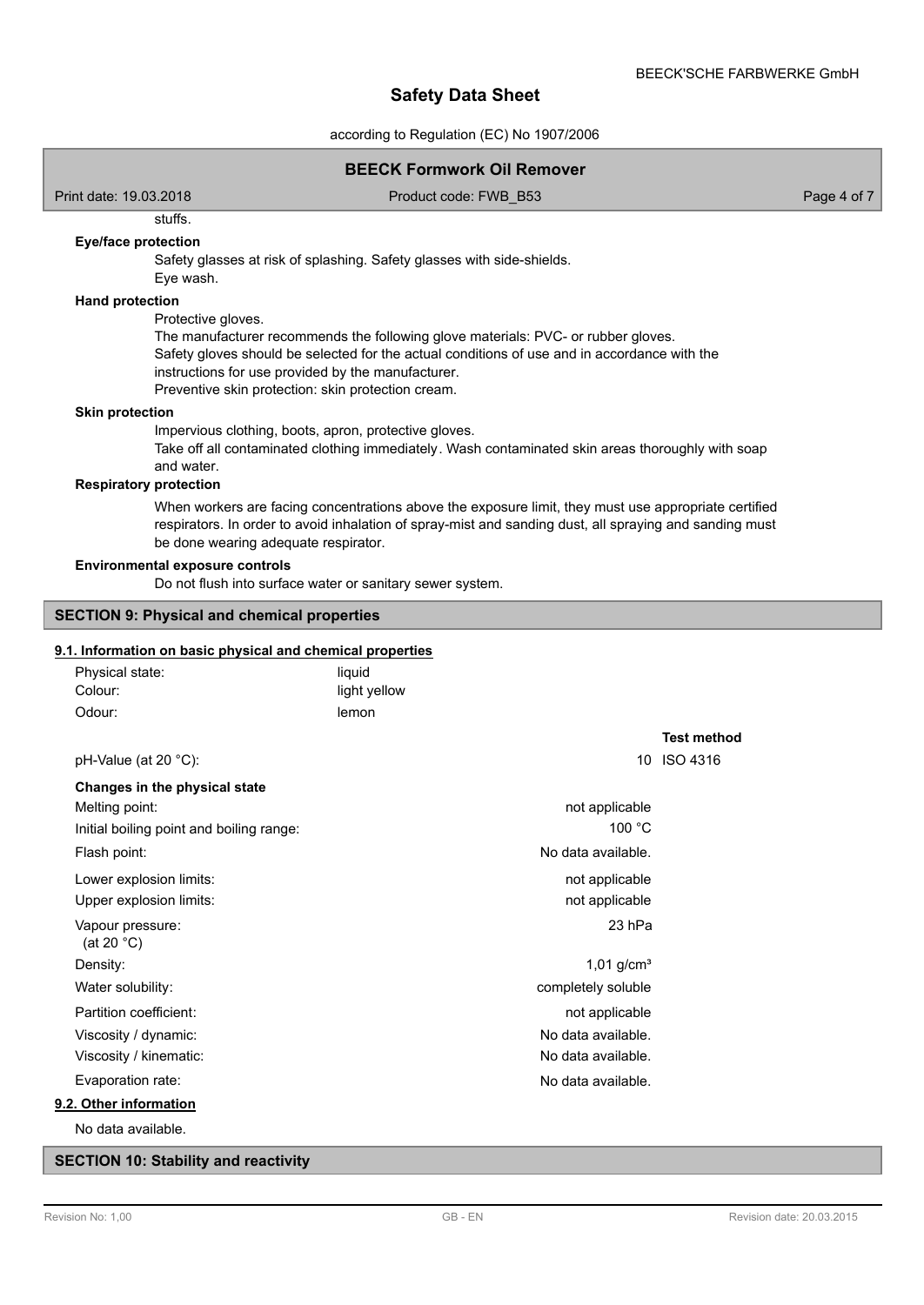according to Regulation (EC) No 1907/2006

# **BEECK Formwork Oil Remover**

Print date: 19.03.2018 Product code: FWB\_B53 Page 5 of 7

#### **10.1. Reactivity**

No data available.

# **10.2. Chemical stability**

Stable under proper storage and handling.

# **10.3. Possibility of hazardous reactions**

No dangerous reactions occur under normal storage conditions and in normal use. Does not polymerize.

#### **10.4. Conditions to avoid**

None under normal use.

#### **10.5. Incompatible materials**

strong acids

#### **10.6. Hazardous decomposition products**

No decomposition if stored and applied as directed.

#### **SECTION 11: Toxicological information**

#### **11.1. Information on toxicological effects**

#### **Acute toxicity**

No data is available on the product itself.

#### **Irritation and corrosivity**

Repeated or prolonged exposure may cause irritation of eyes and skin.

#### **Sensitising effects**

May produce an allergic reaction.

#### **SECTION 12: Ecological information**

# **12.1. Toxicity**

No data is available on the product itself.

# **12.2. Persistence and degradability**

No data available.

#### **12.3. Bioaccumulative potential**

No data available.

#### **12.4. Mobility in soil**

No data available.

### **12.5. Results of PBT and vPvB assessment**

No data available.

#### **12.6. Other adverse effects**

No data available.

#### **Further information**

The surface active substances of the product correspond to the requirements of the EC Detergent Regulation (EC/648/2004) concerning ultimate aerobic biodegradation of tensides for washing and cleaning agents.

Do not flush into surface water or sanitary sewer system. Do not allow material to contaminate ground water system.

# **SECTION 13: Disposal considerations**

#### **13.1. Waste treatment methods**

#### **Advice on disposal**

Disposal in accordance with the official regulations. Do not empty into drains.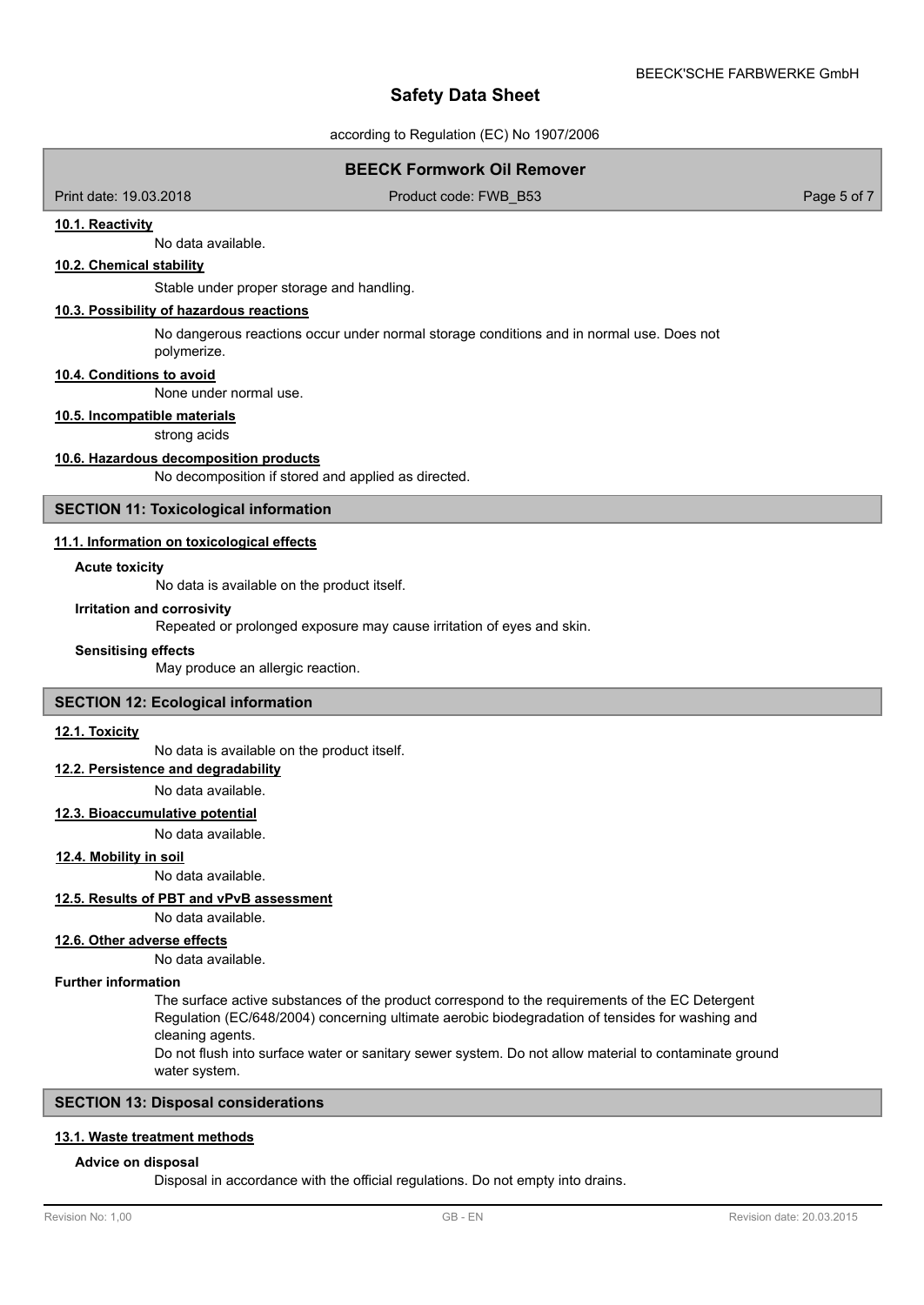according to Regulation (EC) No 1907/2006

#### **BEECK Formwork Oil Remover**

Print date: 19.03.2018 Product code: FWB\_B53 Page 6 of 7

# **Waste disposal number of waste from residues/unused products**

080121 WASTES FROM THE MANUFACTURE, FORMULATION, SUPPLY AND USE (MFSU) OF COATINGS (PAINTS, VARNISHES AND VITREOUS ENAMELS), ADHESIVES, SEALANTS AND PRINTING INKS; wastes from MFSU and removal of paint and varnish; waste paint or varnish remover Classified as hazardous waste.

#### **Waste disposal number of used product**

WASTES FROM THE MANUFACTURE, FORMULATION, SUPPLY AND USE (MFSU) OF COATINGS (PAINTS, VARNISHES AND VITREOUS ENAMELS), ADHESIVES, SEALANTS AND PRINTING INKS; wastes from MFSU and removal of paint and varnish; waste paint and varnish other than those mentioned in 08 01 11 080112

#### **Contaminated packaging**

Suitable cleaning agents: Water resptv. soapy water. Packaging can be sent for recycling after being emptied and cleaned. If recycling is not practicable, dispose of in compliance with the official regulations and the Environmental Protection (Duty of Care) Regulations 1991.

### **SECTION 14: Transport information**

#### **Land transport (ADR/RID)**

#### **Other applicable information (land transport)**

Not classified as dangerous regarding transport regulations.

#### **Inland waterways transport (ADN)**

#### **Other applicable information (inland waterways transport)**

Not classified as dangerous regarding transport regulations.

#### **Marine transport (IMDG)**

#### **Other applicable information (marine transport)**

Not classified as dangerous regarding transport regulations.

#### **Air transport (ICAO)**

#### **Other applicable information (air transport)**

Not classified as dangerous regarding transport regulations.

# **14.5. Environmental hazards**

ENVIRONMENTALLY HAZARDOUS: no

# **14.6. Special precautions for user**

No data available.

#### **14.7. Transport in bulk according to Annex II of MARPOL73/78 and the IBC Code**

No data available.

# **SECTION 15: Regulatory information**

#### **15.1. Safety, health and environmental regulations/legislation specific for the substance or mixture**

| EU regulatory information |                                                |
|---------------------------|------------------------------------------------|
| 2004/42/EC (VOC):         | Product excluded from VOC-Decopaint directive. |

#### **Additional information**

No Substances of Very High Concern (SVHC) according REACH Articel 57.

# **National regulatory information**

Water contaminating class (D): 1 - slightly water contaminating

### **15.2. Chemical safety assessment**

Chemical safety assessments for substances in this mixture were not carried out.